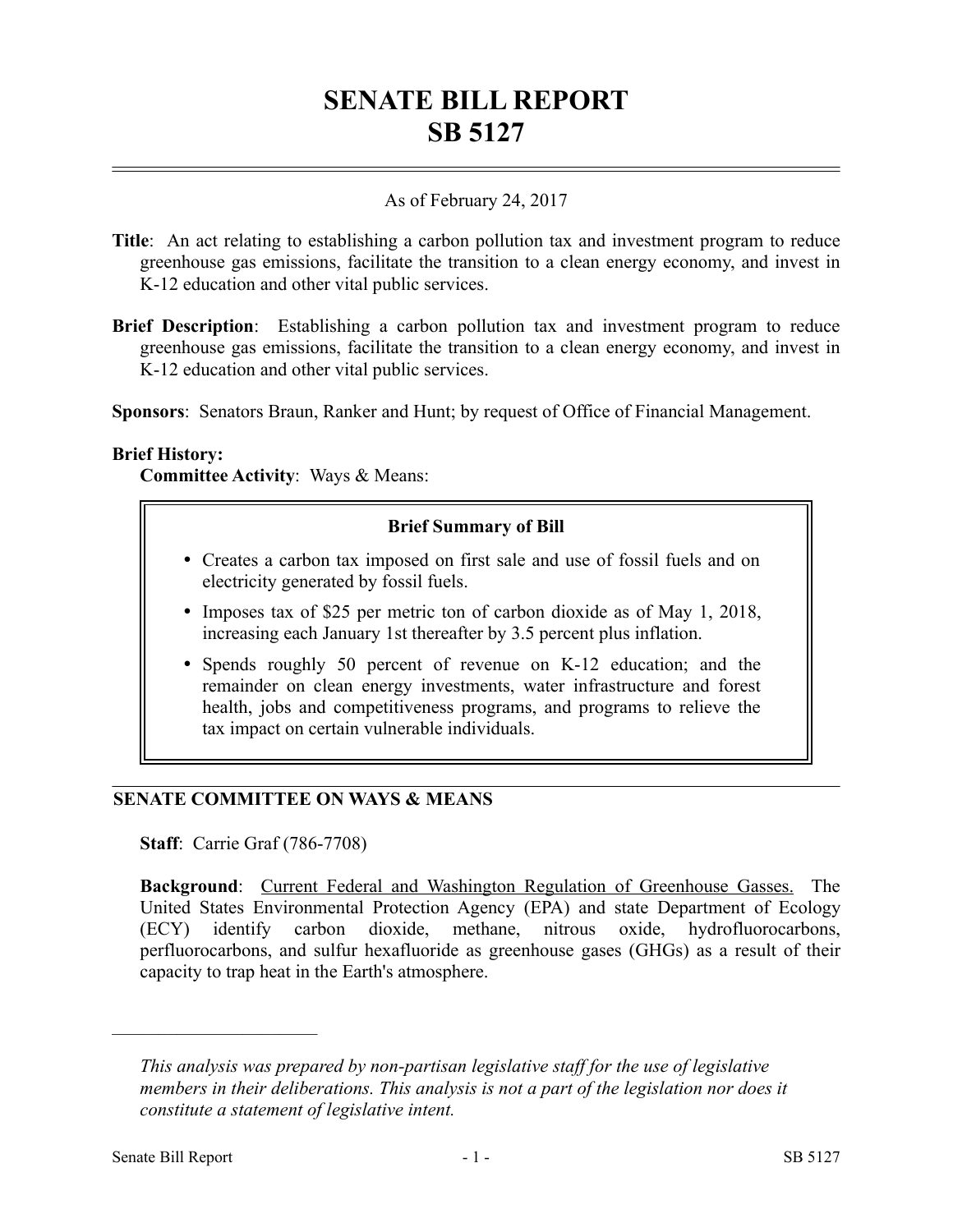Under the federal Clean Air Act, carbon dioxide and other GHGs are regulated as an air pollutant and are subject to several air regulations administered by the EPA. These federal Clean Air Act regulations include a requirement that facilities and fuel suppliers whose associated annual emissions exceed 25,000 metric tons of carbon dioxide equivalent report their emissions to the EPA.

At the state level, carbon dioxide and other GHGs are regulated by the ECY under the state Clean Air Act. This state law requires facilities and other sources whose emissions exceed 10,000 metric tons of carbon dioxide equivalent each year to report their annual emissions to the ECY, or to local air authorities that implement the state Clean Air Act. Liquid motor vehicle and aircraft fuel suppliers that supply fuel whose combustion would exceed that same 10,000-ton volumetric threshold must also report their annual emissions. In addition, in January of 2016, the ECY issued a draft rule under the authority of the state Clean Air Act to limit GHGs from certain stationary sources and fuel sources.

Apart from reporting and other regulations under the state and federal Clean Air Acts, several other state laws and programs explicitly address GHG emissions. State law prohibits Washington utilities from investing in or making a long-term financial commitment to sources of electricity whose generation exceeds a GHG emission performance standard of 1100 pounds of GHGs per megawatt-hour, or a separate standard for natural gas generation as determined by the Department of Commerce. State law also establishes limits for statewide GHG emission levels for 2020, 2035, and 2050; although, it is not specified how the state must achieve those limits, nor does the law require emission reductions to be achieved by particular entities or types of entities.

**Summary of Bill**: Carbon Tax. A carbon tax is imposed on the sale or use within Washington of all fossil fuels, including fossil fuels used to generate electricity. It is also imposed on the sale or consumption within Washington of electricity generated through the combustion of fossil fuels.

The rate of the tax as of July 1, 2018, is \$25 per metric ton of carbon dioxide emitted from the complete combustion or oxidation of fossil fuels. ECY, in consultation with the Department of Commerce, will calculate how many tons of carbon dioxide are emitted by the combustion or oxidation of various fuels for the purposes of determining the tax rate of these fuels. For electricity whose source is not known, the presumed carbon dioxide inherent in that electricity is one metric ton of carbon dioxide equivalent per megawatt-hour.

The tax rate increases by 3.5 percent plus inflation, Consumer Price Index, every year starting January 1, 2019.

Fossil fuel is defined as petroleum products, motor vehicle fuel, aircraft fuel, natural gas, petroleum, coal, or any form of solid, liquid, or gaseous fuel derived from these products. Petroleum products means plant condensate, lubricating oil, gasoline, aviation fuel, kerosene, diesel motor fuel, benzol, fuel oil, residual oil, and every other product derived from the refining of crude oil, but the term does not include crude oil or liquefiable gases.

The tax is imposed only once, at the time and place of the first taxable event within the state. For fossil fuels, first taxable event refers to the first seller or user in the state. For electricity,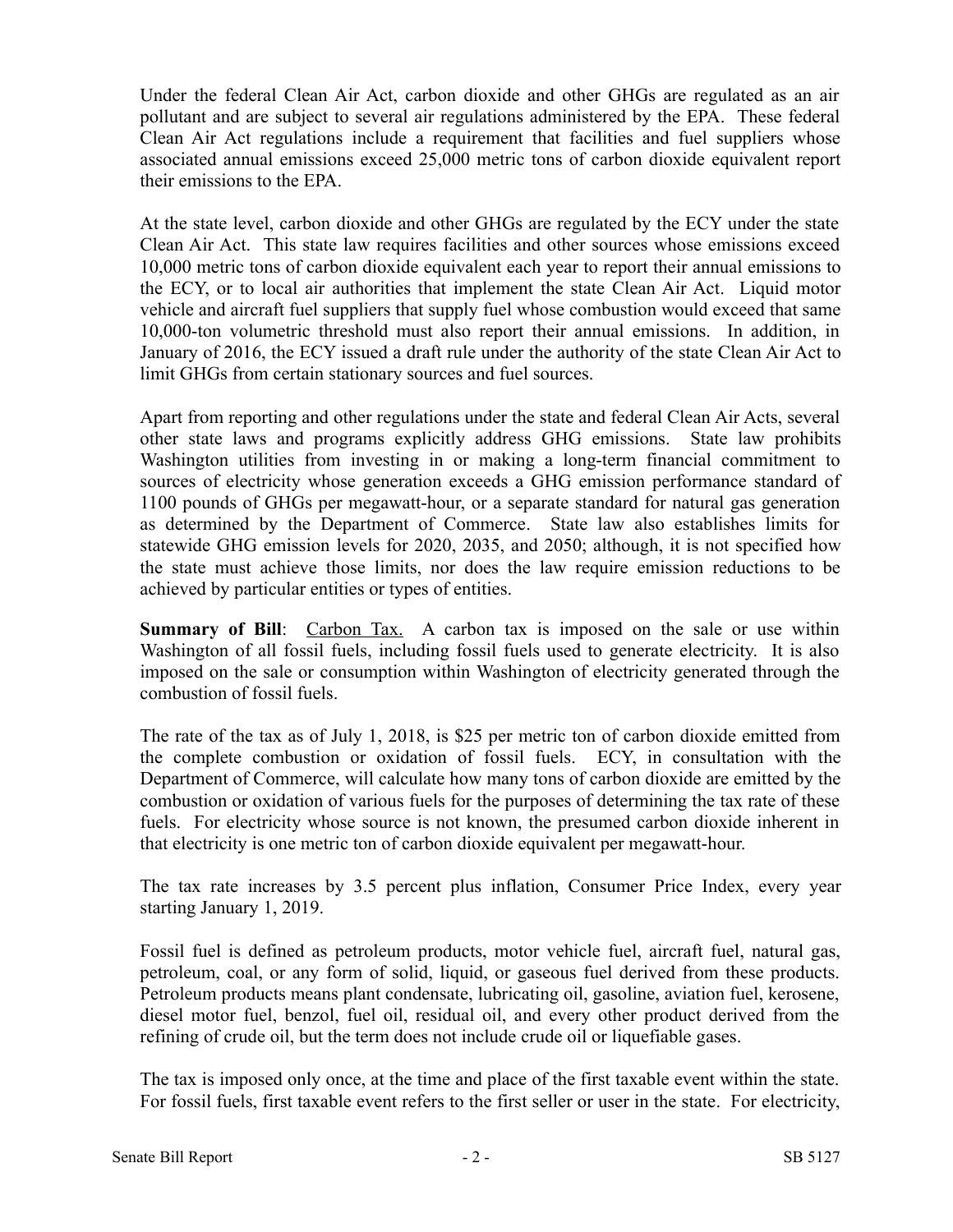first taxable event refers to the first seller—if liable for business and occupation (B&O) taxes or public utility taxes—or a direct service industrial customer—an industrial customer that contracts for the purchase of power from the Bonneville Power Administration for direct consumption.

The tax only applies to the following: persons required to be registered with the Department of Revenue; the state—its political subdivision sand municipal corporations; and persons who maintain a place of business in this state but who are not required to be registered with the Department of Revenue.

Exemptions. The following are exempt from the carbon tax:

- diesel and biodiesel fuel, or aircraft fuel used solely for agricultural purposes;
- fossil fuels or electricity sold to or used by a light and power business for coal transition power;
- electricity for which a carbon tax was already paid or allowances in an emissions trading program were purchased for, fossil fuels used to generate electricity;
- fossil fuels brought into Washington via a fuel supply tank;
- fossil fuels the state is constitutionally prohibited from taxing; and
- fossil fuels or electricity exported from the state—export to Indian country located in Washington is not considered export outside the state.

Spent Revenue. All the receipts are to be deposited in the Carbon Pollution Reduction account, which is to be used as follows:

- roughly 50 percent of the revenue generated from the tax is to be transferred to the Education Legacy Trust account;
- 15 percent or \$250 million, whichever is more, for water infrastructure and forest health;
- 15 percent or \$250 million, whichever is more, for clean energy and clean transportation investments, including funding the carbon reduction investment fund created by the bill;
- 6 percent or \$100 million, whichever is greater, to relieve the price impact of the carbon pollution tax for certain vulnerable individuals;
- 12 percent or \$200 million, whichever is greater, for jobs and competitiveness programs; and
- administrative costs.

Small Business B&O Tax Credit. A small business tax credit is created, which beginning July 1, 2017, increases the B&O filing threshold from \$46,667 to \$100,000 for service businesses and the small business tax credit to \$125 per month. On July 1, 2019, the B&O threshold for all other businesses is increased from \$28,000 to \$100,000 and the small business tax credit to \$125 per month.

#### **Appropriation**: None.

#### **Fiscal Note**: Available.

## **Creates Committee/Commission/Task Force that includes Legislative members**: No.